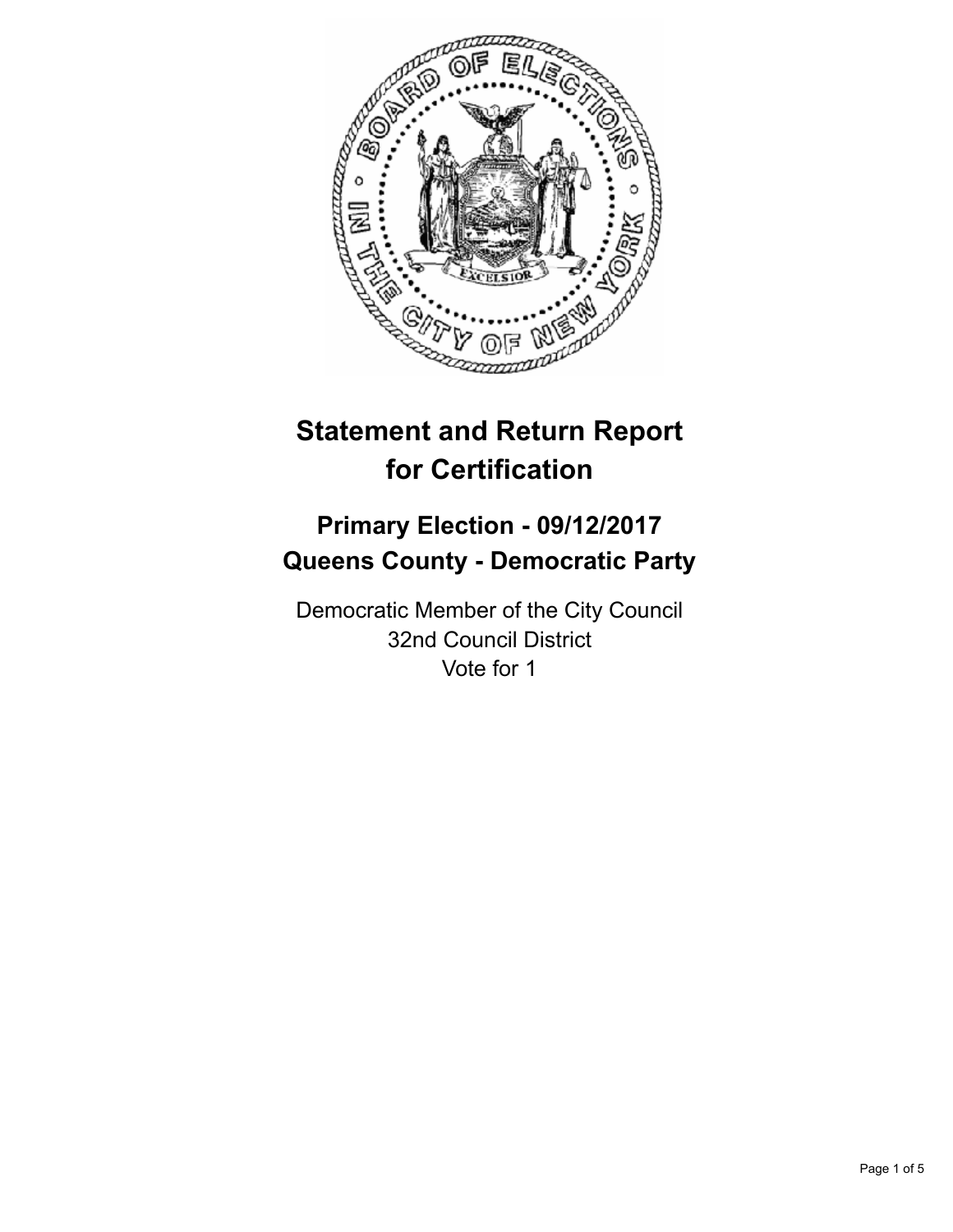

## **Assembly District 23**

| <b>PUBLIC COUNTER</b>                                    | 3,458        |
|----------------------------------------------------------|--------------|
| MANUALLY COUNTED EMERGENCY                               | $\mathbf{0}$ |
| <b>ABSENTEE / MILITARY</b>                               | 185          |
| <b>AFFIDAVIT</b>                                         | 27           |
| <b>Total Ballots</b>                                     | 3,670        |
| Less - Inapplicable Federal/Special Presidential Ballots | 0            |
| <b>Total Applicable Ballots</b>                          | 3,670        |
| <b>HELAL A. SHEIKH</b>                                   | 834          |
| MICHAEL G. SCALA                                         | 1,872        |
| <b>WILLIAM RUIZ</b>                                      | 669          |
| ALEX J. POEMARSKI (WRITE-IN)                             | 1            |
| ANGELA BATTAGLIA (WRITE-IN)                              | 1            |
| <b>BO DIETL (WRITE-IN)</b>                               | 1            |
| CASSANDRA WILLIAMSON (WRITE-IN)                          | 2            |
| ERIC ULRICH (WRITE-IN)                                   | 3            |
| IRA RUDIN (WRITE-IN)                                     | 1            |
| JEFFREY NERO HARDY (WRITE-IN)                            | 1            |
| JIMMY MCMILLEN (WRITE-IN)                                | 1            |
| LEW SIMON (WRITE-IN)                                     | 9            |
| MARIANNE FELDMAN (WRITE-IN)                              | 1            |
| PAUL A. VALLONE (WRITE-IN)                               | 1            |
| RITA FREESE (WRITE-IN)                                   | 1            |
| SELENE N MUNOZ (WRITE-IN)                                | $\mathbf{1}$ |
| UNATTRIBUTABLE WRITE-IN (WRITE-IN)                       | 6            |
| VITO A TURSO (WRITE-IN)                                  | 1            |
| <b>Total Votes</b>                                       | 3,406        |
| Unrecorded                                               | 264          |

#### **Assembly District 28**

| <b>PUBLIC COUNTER</b>                                    | 241 |
|----------------------------------------------------------|-----|
| <b>MANUALLY COUNTED EMERGENCY</b>                        | 0   |
| ABSENTEE / MILITARY                                      | 3   |
| <b>AFFIDAVIT</b>                                         | 0   |
| <b>Total Ballots</b>                                     | 244 |
| Less - Inapplicable Federal/Special Presidential Ballots | 0   |
| <b>Total Applicable Ballots</b>                          | 244 |
| HELAL A. SHEIKH                                          | 61  |
| MICHAEL G. SCALA                                         | 73  |
| <b>WILLIAM RUIZ</b>                                      | 82  |
| HETTIE V POWELL (WRITE-IN)                               | 2   |
| PAUL A. VALLONE (WRITE-IN)                               | 1   |
| <b>Total Votes</b>                                       | 219 |
| Unrecorded                                               | 25  |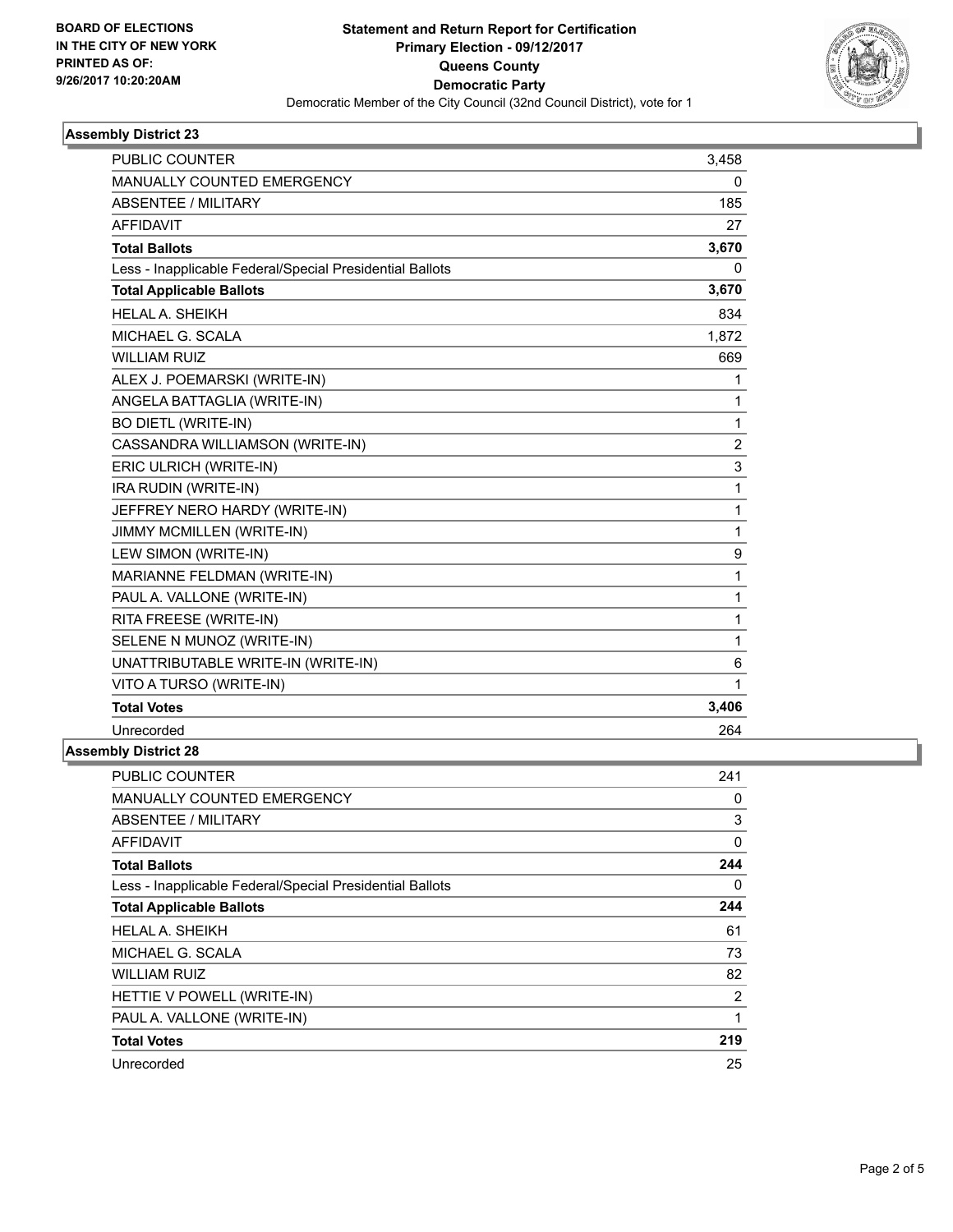

## **Assembly District 31**

| <b>PUBLIC COUNTER</b>                                    | 285 |
|----------------------------------------------------------|-----|
| <b>MANUALLY COUNTED EMERGENCY</b>                        | 0   |
| ABSENTEE / MILITARY                                      | 10  |
| <b>AFFIDAVIT</b>                                         | 3   |
| <b>Total Ballots</b>                                     | 298 |
| Less - Inapplicable Federal/Special Presidential Ballots | 0   |
| <b>Total Applicable Ballots</b>                          | 298 |
| <b>HELAL A. SHEIKH</b>                                   | 99  |
| MICHAEL G. SCALA                                         | 80  |
| <b>WILLIAM RUIZ</b>                                      | 67  |
| ADRIENNE ADAMS (WRITE-IN)                                | 1   |
| ANDEOION ADAMS (WRITE-IN)                                | 1   |
| DONAVAN RICHARDS (WRITE-IN)                              | 1   |
| RICHARD DAVID (WRITE-IN)                                 | 29  |
| <b>Total Votes</b>                                       | 278 |
| Unrecorded                                               | 20  |

#### **Assembly District 38**

| <b>PUBLIC COUNTER</b>                                    | 1,428 |
|----------------------------------------------------------|-------|
| <b>MANUALLY COUNTED EMERGENCY</b>                        | 0     |
| <b>ABSENTEE / MILITARY</b>                               | 24    |
| <b>AFFIDAVIT</b>                                         | 12    |
| <b>Total Ballots</b>                                     | 1,464 |
| Less - Inapplicable Federal/Special Presidential Ballots | 0     |
| <b>Total Applicable Ballots</b>                          | 1,464 |
| <b>HELAL A. SHEIKH</b>                                   | 593   |
| MICHAEL G. SCALA                                         | 294   |
| <b>WILLIAM RUIZ</b>                                      | 511   |
| DAVID DRANAUTH SHIWRATAIY (WRITE-IN)                     | 1     |
| ELIZABETH CROWLEY (WRITE-IN)                             | 3     |
| ERIC ULRICH (WRITE-IN)                                   | 2     |
| FRANCISCO MOYA (WRITE-IN)                                | 1     |
| LEW SIMON (WRITE-IN)                                     | 1     |
| MIKE MILLER (WRITE-IN)                                   | 1     |
| RICHARD DAVID (WRITE-IN)                                 | 1     |
| WANDA TORRES (WRITE-IN)                                  | 2     |
| <b>Total Votes</b>                                       | 1,410 |
| Unrecorded                                               | 54    |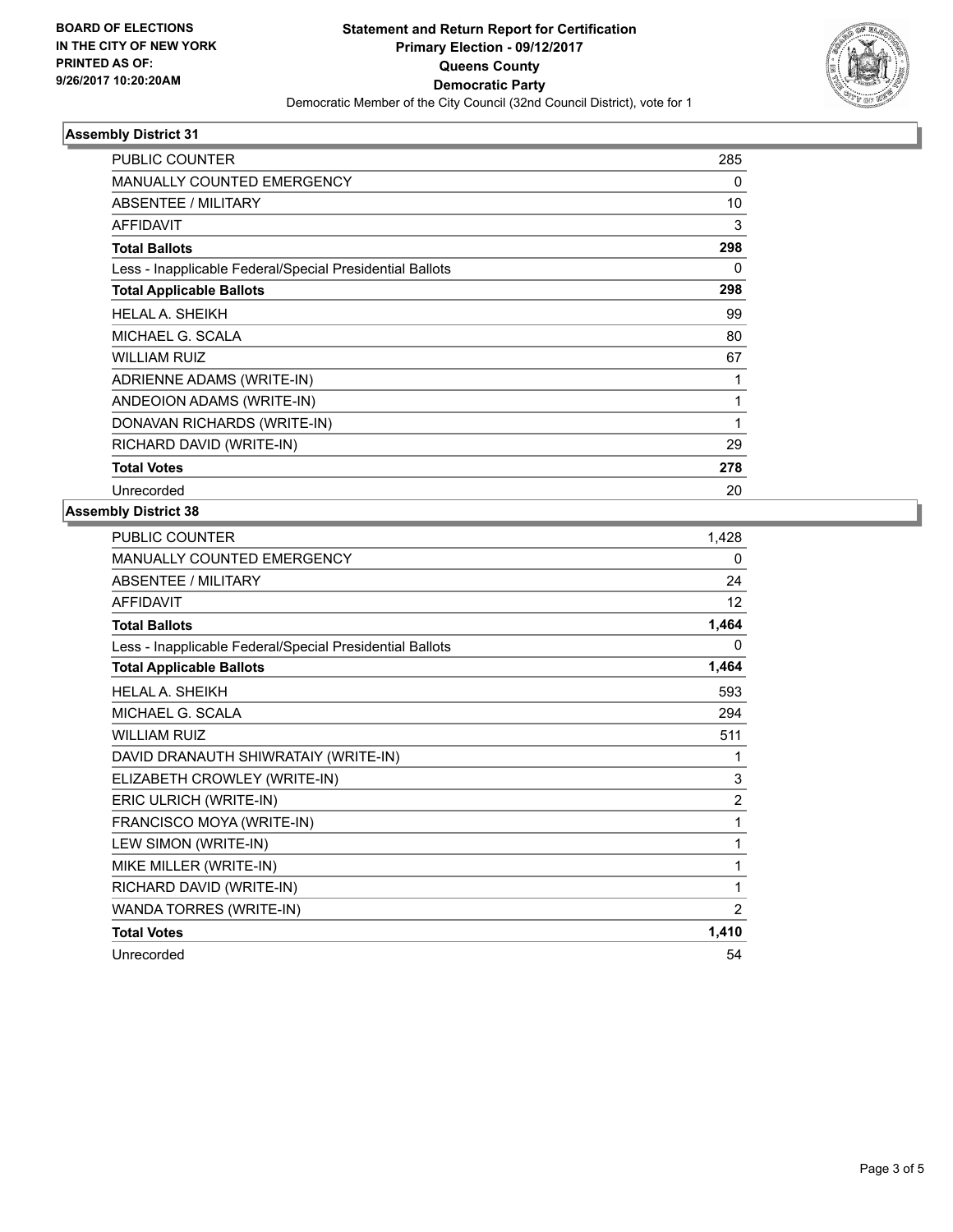

#### **Total for Democratic Member of the City Council (32nd Council District) - Queens County**

| PUBLIC COUNTER                                           | 5,412          |
|----------------------------------------------------------|----------------|
| <b>MANUALLY COUNTED EMERGENCY</b>                        | 0              |
| <b>ABSENTEE / MILITARY</b>                               | 222            |
| <b>AFFIDAVIT</b>                                         | 42             |
| <b>Total Ballots</b>                                     | 5,676          |
| Less - Inapplicable Federal/Special Presidential Ballots | 0              |
| <b>Total Applicable Ballots</b>                          | 5,676          |
| <b>HELAL A. SHEIKH</b>                                   | 1,587          |
| MICHAEL G. SCALA                                         | 2,319          |
| <b>WILLIAM RUIZ</b>                                      | 1,329          |
| ADRIENNE ADAMS (WRITE-IN)                                | 1              |
| ALEX J. POEMARSKI (WRITE-IN)                             | 1              |
| ANDEOION ADAMS (WRITE-IN)                                | 1              |
| ANGELA BATTAGLIA (WRITE-IN)                              | 1              |
| <b>BO DIETL (WRITE-IN)</b>                               | 1              |
| CASSANDRA WILLIAMSON (WRITE-IN)                          | 2              |
| DAVID DRANAUTH SHIWRATAIY (WRITE-IN)                     | $\mathbf{1}$   |
| DONAVAN RICHARDS (WRITE-IN)                              | $\mathbf{1}$   |
| ELIZABETH CROWLEY (WRITE-IN)                             | 3              |
| ERIC ULRICH (WRITE-IN)                                   | 5              |
| FRANCISCO MOYA (WRITE-IN)                                | 1              |
| HETTIE V POWELL (WRITE-IN)                               | 2              |
| IRA RUDIN (WRITE-IN)                                     | 1              |
| JEFFREY NERO HARDY (WRITE-IN)                            | 1              |
| JIMMY MCMILLEN (WRITE-IN)                                | $\mathbf{1}$   |
| LEW SIMON (WRITE-IN)                                     | 10             |
| MARIANNE FELDMAN (WRITE-IN)                              | 1              |
| MIKE MILLER (WRITE-IN)                                   | 1              |
| PAUL A. VALLONE (WRITE-IN)                               | $\overline{2}$ |
| RICHARD DAVID (WRITE-IN)                                 | 30             |
| RITA FREESE (WRITE-IN)                                   | 1              |
| SELENE N MUNOZ (WRITE-IN)                                | 1              |
| UNATTRIBUTABLE WRITE-IN (WRITE-IN)                       | 6              |
| VITO A TURSO (WRITE-IN)                                  | 1              |
| WANDA TORRES (WRITE-IN)                                  | 2              |
| <b>Total Votes</b>                                       | 5,313          |
| Unrecorded                                               | 363            |